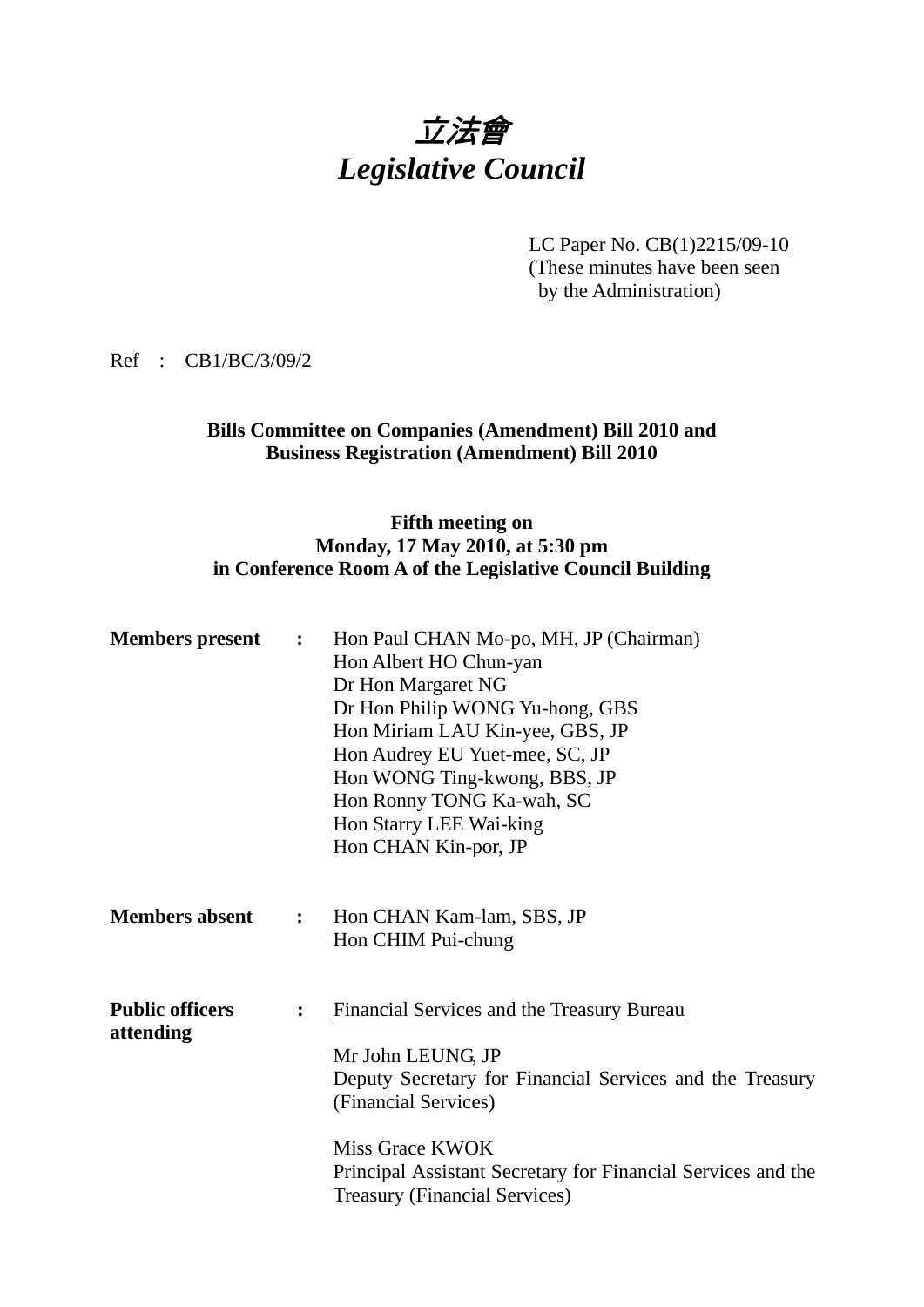Deputy Principal Solicitor (Company Law Reform)

Ms Rita HO Registry Solicitor

Ms Kitty TSUI Senior Solicitor (Company Law Reform)

Miss Wendy MA Assistant Registry Manager

## Department of Justice

Miss Amy CHAN Senior Government Counsel

Miss Emma WONG Senior Government Counsel

| <b>Clerk in attendance:</b> | Ms Anita SIT                 |
|-----------------------------|------------------------------|
|                             | Chief Council Secretary (1)5 |

**Staff in attendance :** Mr Timothy TSO Assistant Legal Adviser 2

> Mr Noel SUNG Senior Council Secretary (1)4

# **I Confirmation of minutes and matters arising**

 $(LC$  Paper No.  $CB(1)1784/09-10$  — Minutes of meeting on 20 April 2010)

The minutes of the meeting held on 20 April 2010 were confirmed.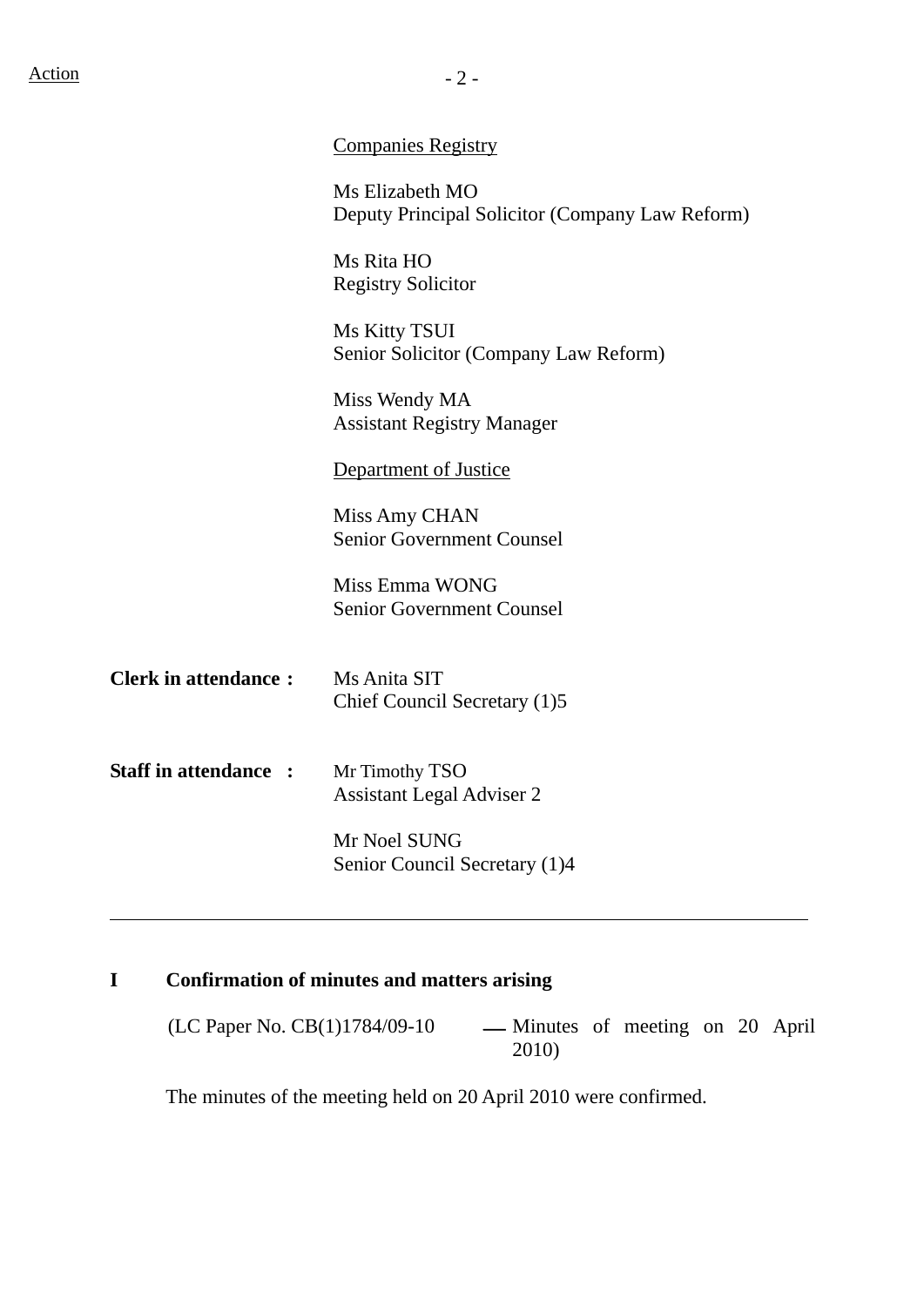#### **II Meeting with the Administration**

# Follow-up to issues raised at the meeting on 3 May 2010

(LC Paper No. CB(1)1886/09-10(01)  $-$  Administration's response to issues raised at the meeting on 3 May 2010)

Clause-by-clause examination of the Bills

| (LC Paper No. CB(3)390/09-10       | Bill on<br>— The<br>Companies<br>(Amendment) Bill 2010                                                                                                                           |
|------------------------------------|----------------------------------------------------------------------------------------------------------------------------------------------------------------------------------|
| LC Paper No. $CB(3)391/09-10$      | - The Bill on Business Registration<br>(Amendment) Bill 2010                                                                                                                     |
|                                    | LC Paper No. $CB(1)1201/09-10(01)$ — Marked-up copy of the Bill on<br>Companies (Amendment) Bill 2010<br>prepared by the Legal Service<br>Division                               |
|                                    | LC Paper No. $CB(1)1201/09-10(02)$ — Marked-up copy of the Bill on<br>Business Registration (Amendment)<br>Bill 2010 prepared by the Legal<br><b>Service Division</b>            |
|                                    | LC Paper No. $CB(1)1294/09-10(01)$ — Letter from Assistant Legal Adviser<br>to the Administration dated 22<br>February 2010 on Companies<br>(Amendment) Bill 2010                |
|                                    | LC Paper No. $CB(1)1343/09-10(01)$ — Administration's response to the<br>letter from Assistant Legal Adviser<br>dated 22 February 2010 on<br>Companies (Amendment) Bill 2010     |
|                                    | LC Paper No. $CB(1)1294/09-10(02)$ — Letter from Assistant Legal Adviser<br>the Administration dated 22<br>to<br>February 2010 on Business<br>Registration (Amendment) Bill 2010 |
| LC Paper No. $CB(1)1477/09-10(01)$ | — Administration's<br>response<br>the<br>to<br>letter from Assistant Legal Adviser<br>dated 22 February 2010 on Business<br>Registration<br>(Amendment)<br>Bill<br>2010)         |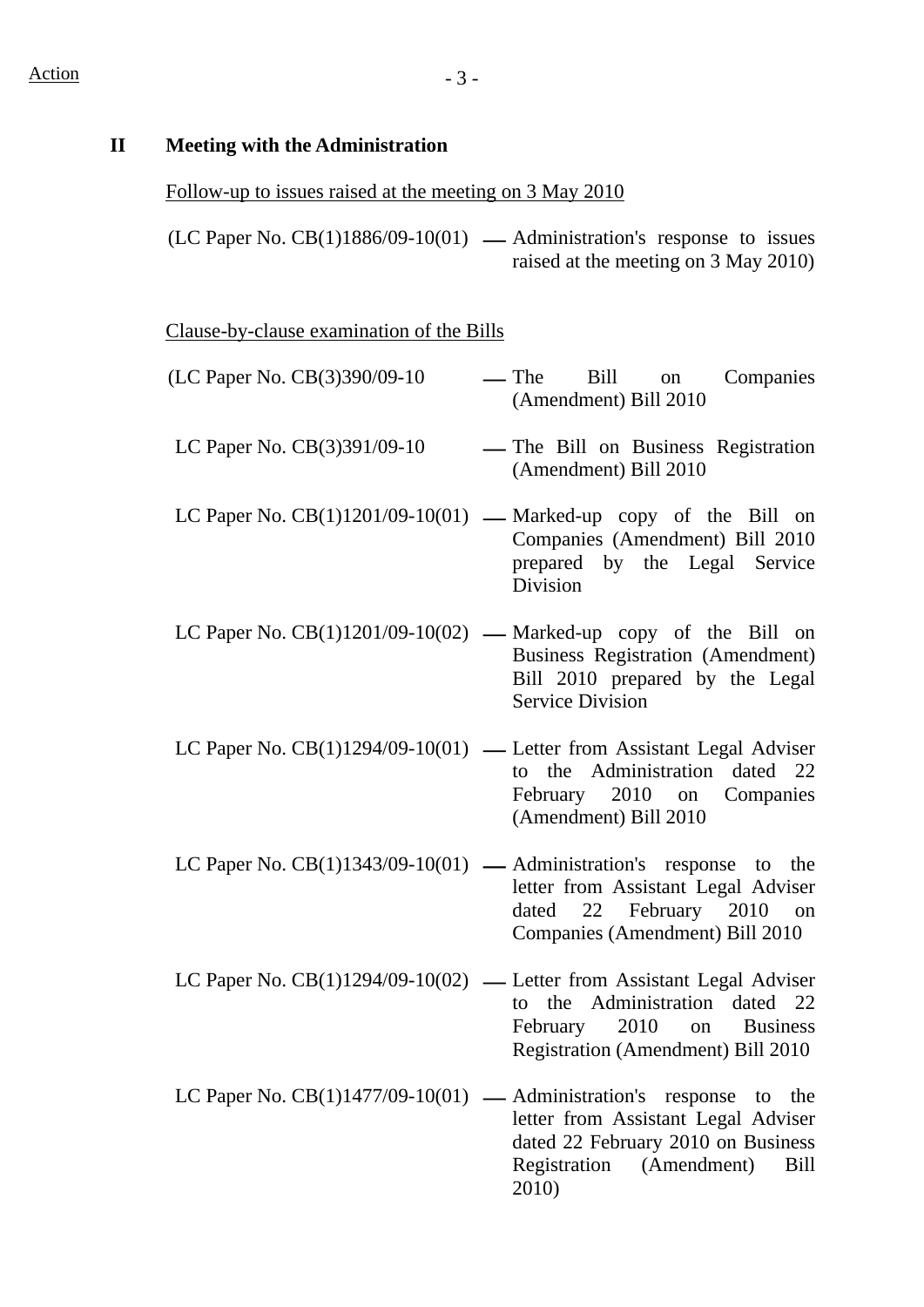2. The Committee deliberated (Index of proceedings attached at **Appendix**).

#### Admin Follow-up actions to be taken by the Administration

3. The Administration was requested to take the following follow-up actions to address concerns raised by members: -

- (a) Regarding the concern that the measures for verifying the identity of the applicants and the authenticity of documents delivered through the on-line application system would be implemented as administrative arrangements and would not be spelt out in the Bills, the Administration would give assurance in the speech at the resumption of the Second Reading debate on the Bills, about the implementation of the measures and that the Administration would revert to the Legislative Council Panel on Financial Services if substantial changes were made to those measures in future.
- (b) Regarding the need to provide information of the newly registered companies to existing companies for checking against similar company names, the Administration should look into the feasibility of -
	- (i) dissemination of basic information (such as the company name) on newly registered companies free of charge to the public regularly; and
	- (ii) providing a notification service relating to the registration of new companies and the related charging arrangements.
- (c) To address Mr Albert HO's concern about the channels available for companies to seek a review of the Registrar of Companies' direction for a company to change its name, the Administration should consider the feasibility of providing for such cases to be heard by the Administrative Appeals Board instead of the court.
- (d) Regarding the inconsistencies in the approval/rejection authorities for registration of company names, and the use of words such as "must" and "may" in various sections of the Companies Ordinance (CO) (Cap. 32), the Administration should review the provisions for rectifying the inconsistencies.
- (e) On the concurrent use of "must" and "shall" in various sections of the CO, the Administration should consider amending the relevant sections in the current legislative exercise so as to achieve consistency in the use of words within the same section of an ordinance.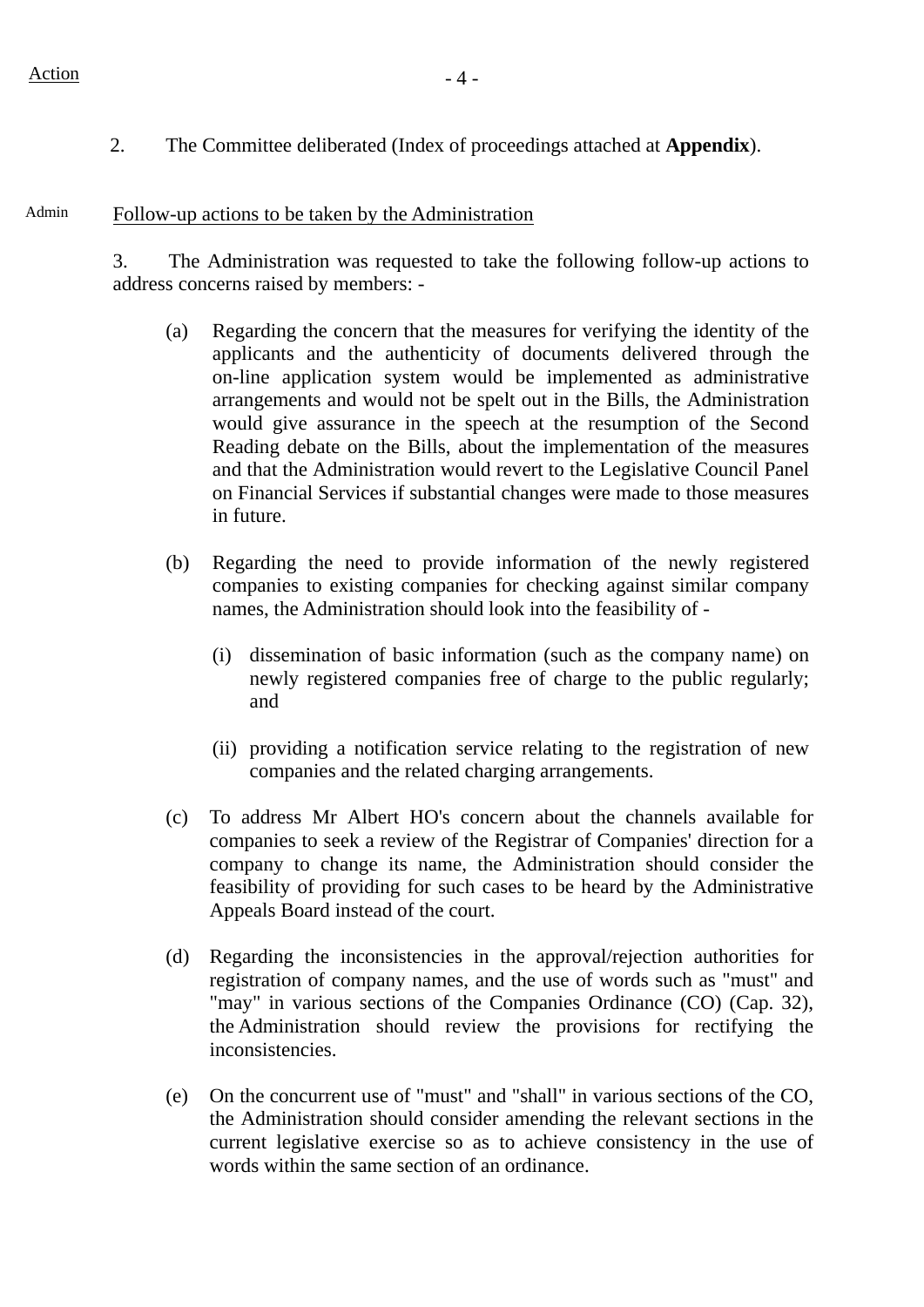- (f) On the concern about companies failing to comply with the Registrar of Companies' direction to change the names of the companies, the Administration should consider adding a provision in section 22AA of CO stipulating the prohibition of the continued use of the rejected company names, and the criminal liabilities for breaching the Registrar of Companies' direction.
- (g) On the arrangement of notifying a person through e-mail to check documents stored in the Companies Registry's computer system, the Administration should confirm the rationale for the proposed arrangement under proposed section 346(2A)(b)(ii).
- (h) Regarding the concern that the Companies Registry might be obliged under proposed section 348BA to store the certificates issued by the Registrar of Companies in its computer system indefinitely in the absence of a specified time limit for applicants to retrieve the certificates, the Administration should review the provision and consider the need of setting a time limit for storage of the certificates in the Companies Registry's computer system.

#### **III Any other business**

4. There being no other business, the meeting ended at 7:30 pm.

Council Business Division 1 Legislative Council Secretariat 9 June 2010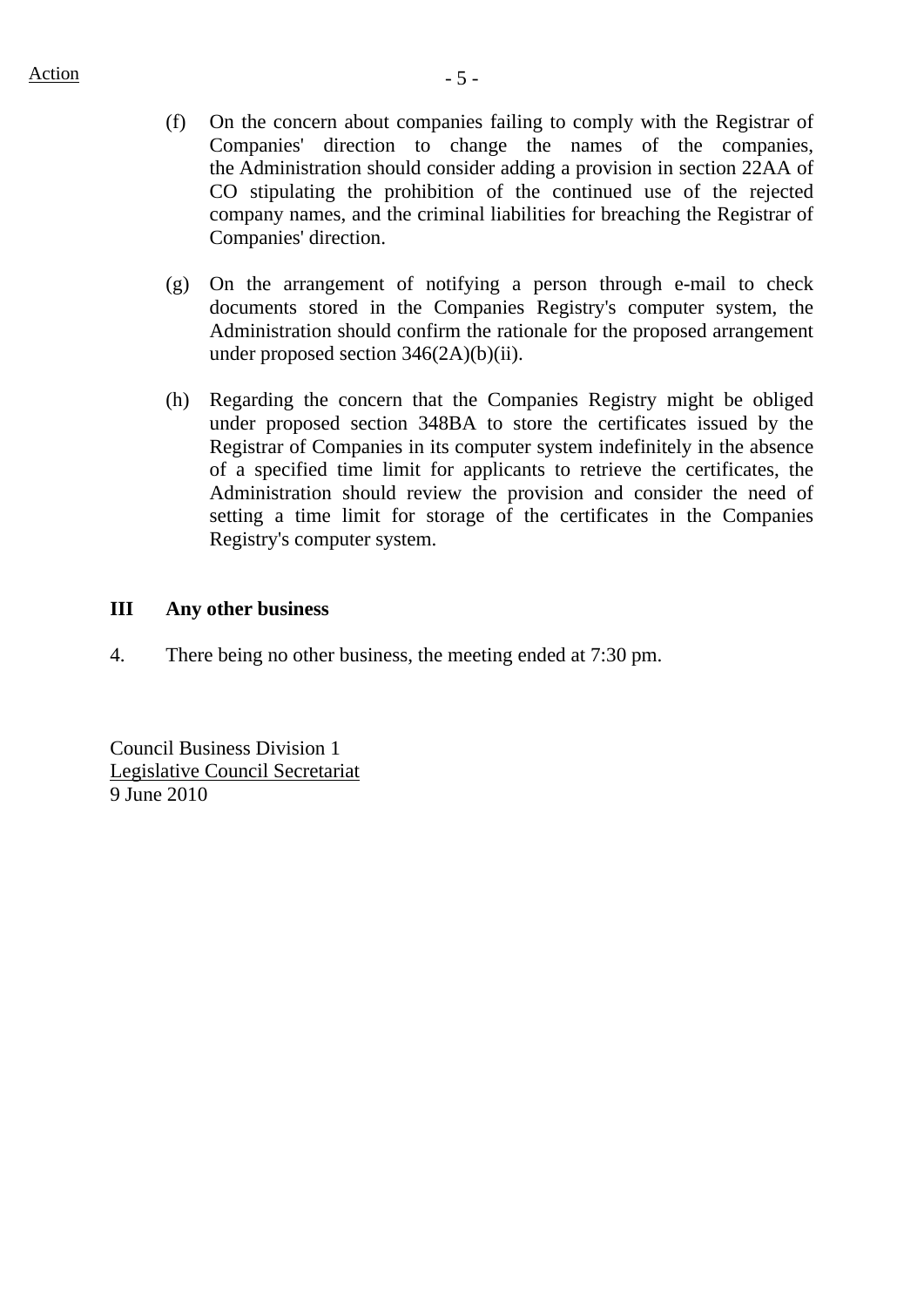## **Proceedings of the Bills Committee on Companies (Amendment) Bill 2010 and Business Registration (Amendment) Bill 2010 Fifth meeting on Monday, 17 May 2010, at 5:30 pm in the Conference Room A of the Legislative Council Building**

| <b>Time</b><br><b>Marker</b> | <b>Speaker</b>                                                                       | Subject(s)                                                                                                                                                                                                                                                                                                                                                                                                                                                                                                                                                                                                                                  | <b>Action</b><br><b>Required</b>         |
|------------------------------|--------------------------------------------------------------------------------------|---------------------------------------------------------------------------------------------------------------------------------------------------------------------------------------------------------------------------------------------------------------------------------------------------------------------------------------------------------------------------------------------------------------------------------------------------------------------------------------------------------------------------------------------------------------------------------------------------------------------------------------------|------------------------------------------|
| 000819<br>000956             | Chairman                                                                             | Confirmation<br>minutes<br>of<br>of<br>meeting<br>on<br>20 April 2010                                                                                                                                                                                                                                                                                                                                                                                                                                                                                                                                                                       |                                          |
|                              | <b>Meeting with the Administration</b>                                               |                                                                                                                                                                                                                                                                                                                                                                                                                                                                                                                                                                                                                                             |                                          |
| 000957<br>001433             | Administration                                                                       | Briefing by the Administration on paper LC Paper<br>No. $CB(1)1886/09-10(01)$                                                                                                                                                                                                                                                                                                                                                                                                                                                                                                                                                               |                                          |
| 001434<br>001606             | <b>CHAN</b><br>Mr<br>Kin-por<br>Administration                                       | In reply to Mr CHAN Kin-por's enquiry on whether<br>information on the verification procedures of the<br>jurisdictions other than those listed in the paper<br>(LC Paper<br>No.<br>$CB(1)1886/09-10(01))$<br>was<br>available, the Administration advised that only<br>information relating to the authentication procedures<br>in Australia, New Zealand, Singapore and United<br>Kingdom, which were common law jurisdictions,<br>had been collected.                                                                                                                                                                                     |                                          |
| 001607<br>002043             | Ms Miriam LAU<br>Administration<br>Chairman                                          | In response to Ms Miriam LAU's enquiry regarding<br>registration of users of the Integrated Companies<br>Registry Information System (ICRIS) by using a<br>digital certificate issued by the Hongkong Post or<br>recognized<br>Certification<br>Authority,<br>any<br>the<br>Administration advised that<br>Certification<br>the<br>Authority would verify the identity of the applicant<br>before issuing the digital certificate.                                                                                                                                                                                                          |                                          |
| 002044<br>002329             | Chairman<br>Administration<br>Ms Miriam LAU                                          | Noting that the ICRIS registration procedure and the<br>proposed measures for verification of the identities<br>of the ICRIS users would not be included in the<br>Bills and would be implemented as administrative<br>procedures, Ms Miriam LAU requested that the<br>relevant Government official should, in his/her<br>speech at the resumption of the Second Reading<br>debate on the Bills, give assurance about the<br>implementation of the proposed measures and that<br>the Administration would revert to the Legislative<br>Council Panel on Financial Services if substantial<br>changes were made to those measures in future. | The<br>Administration to<br>take action. |
| 002330<br>004832             | Dr Philip WONG<br><b>WONG</b><br>Mr<br>Ting-kwong<br>Ms Miriam LAU<br>Administration | Dr Philip WONG and Mr WONG Ting-kwong were<br>concerned that companies might not be aware that<br>the name of a new company was very similar to the<br>names of their companies, such as by adding the<br>word "Holding" or "International" in the name of an                                                                                                                                                                                                                                                                                                                                                                               |                                          |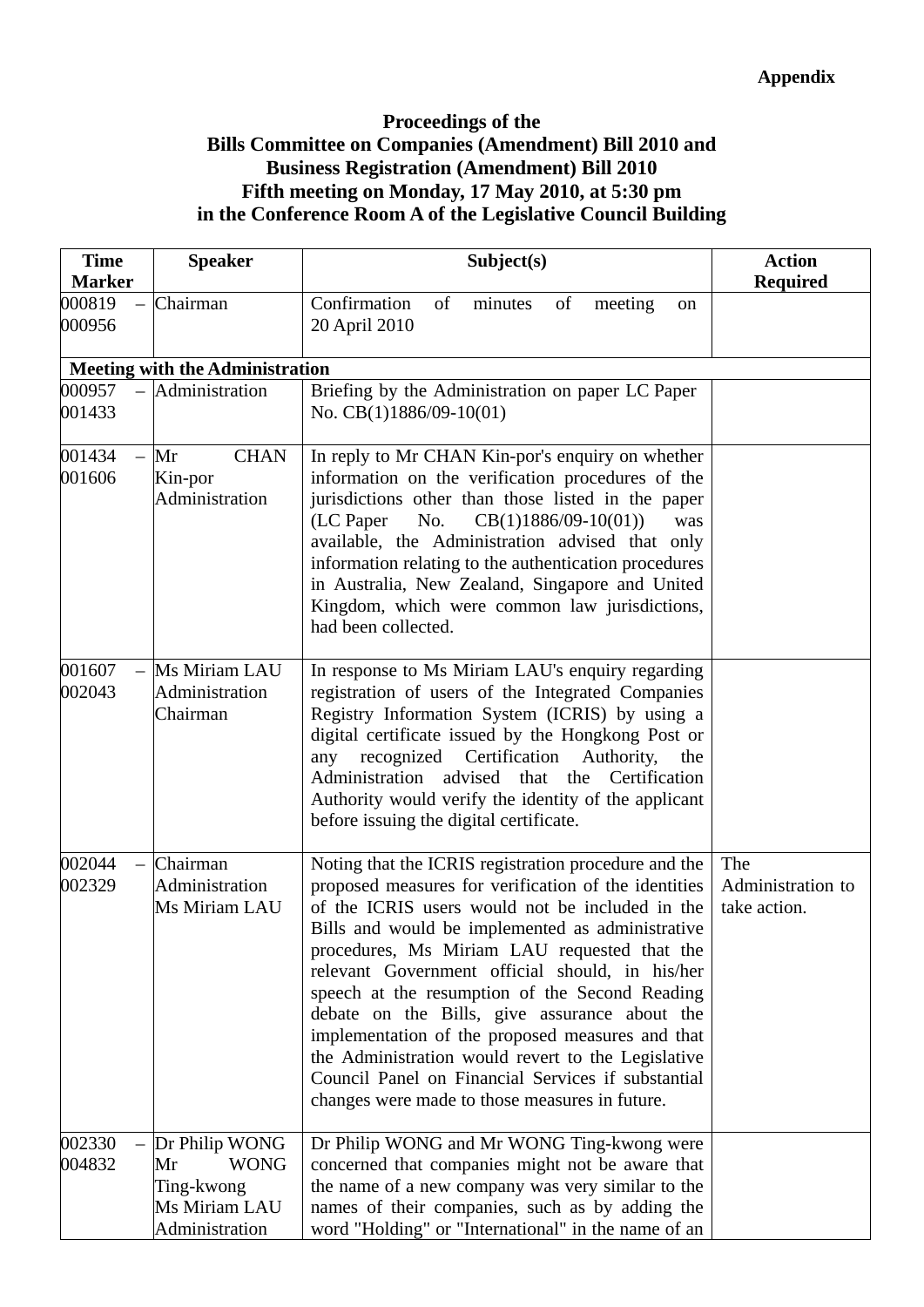| <b>Time</b>   | <b>Speaker</b> | Subject(s)                                                                                                                                                                                                                                                                                                                                                                                                                                                                                                                                                                                                                                                                                                                                                                                                                                                                       | <b>Action</b>                            |
|---------------|----------------|----------------------------------------------------------------------------------------------------------------------------------------------------------------------------------------------------------------------------------------------------------------------------------------------------------------------------------------------------------------------------------------------------------------------------------------------------------------------------------------------------------------------------------------------------------------------------------------------------------------------------------------------------------------------------------------------------------------------------------------------------------------------------------------------------------------------------------------------------------------------------------|------------------------------------------|
| <b>Marker</b> |                |                                                                                                                                                                                                                                                                                                                                                                                                                                                                                                                                                                                                                                                                                                                                                                                                                                                                                  | <b>Required</b>                          |
|               |                | Dr WONG and Mr WONG<br>existing company.<br>opined that with the implementation of the on-line<br>company registration system, a notification system<br>should be put in place whereby companies would be<br>informed of the names of newly registered<br>companies on a regular basis. Computerization of<br>the company registration system should facilitate<br>the search of relevant information.                                                                                                                                                                                                                                                                                                                                                                                                                                                                           |                                          |
|               |                | Mr WONG pointed out that some time in the past,<br>the Companies Registry did inform the relevant<br>party if the name of a new company resembled<br>closely to the name of an existing company. The<br>business sector might be prepared to pay for such<br>notification service. Ms Miriam LAU expressed<br>reservation whether the business sector, especially<br>the small and medium sized enterprises, should be<br>required to pay for the notification service.                                                                                                                                                                                                                                                                                                                                                                                                          |                                          |
|               |                | Noting that companies had to pay a fee for access to<br>the list of newly registered companies on the<br>Companies Registry website at present, Ms Miriam<br>LAU opined that some basic information (such as<br>the name and nature of business) on newly<br>registered companies should be provided free of<br>charge to the public regularly so that companies<br>might check whether the name of a new company<br>resembled closely to theirs.                                                                                                                                                                                                                                                                                                                                                                                                                                |                                          |
|               |                | The Administration responded that the guidelines<br>for approving and rejecting the registration of<br>company names had been enhanced so that the<br>names of newly registered companies which<br>resembled closely with the names of existing<br>companies would be considered as "too like", e.g.<br>registration of companies which added the word<br>"Holding" or "International" in the name of an<br>existing company might be considered as "too like".<br>Companies might lodge a complaint to the<br>Companies Registry if they considered that the<br>name of a new company was "too like" the names of<br>their companies, within 12 months of the<br>registration of the new company. At present, some<br>companies paid fees to the Companies Registry to<br>obtain lists of newly registered companies so that<br>they could check against similar company names. |                                          |
|               |                | The Administration would look into the feasibility<br>$of -$<br>dissemination of basic information<br>(a)                                                                                                                                                                                                                                                                                                                                                                                                                                                                                                                                                                                                                                                                                                                                                                        | The<br>Administration to<br>take action. |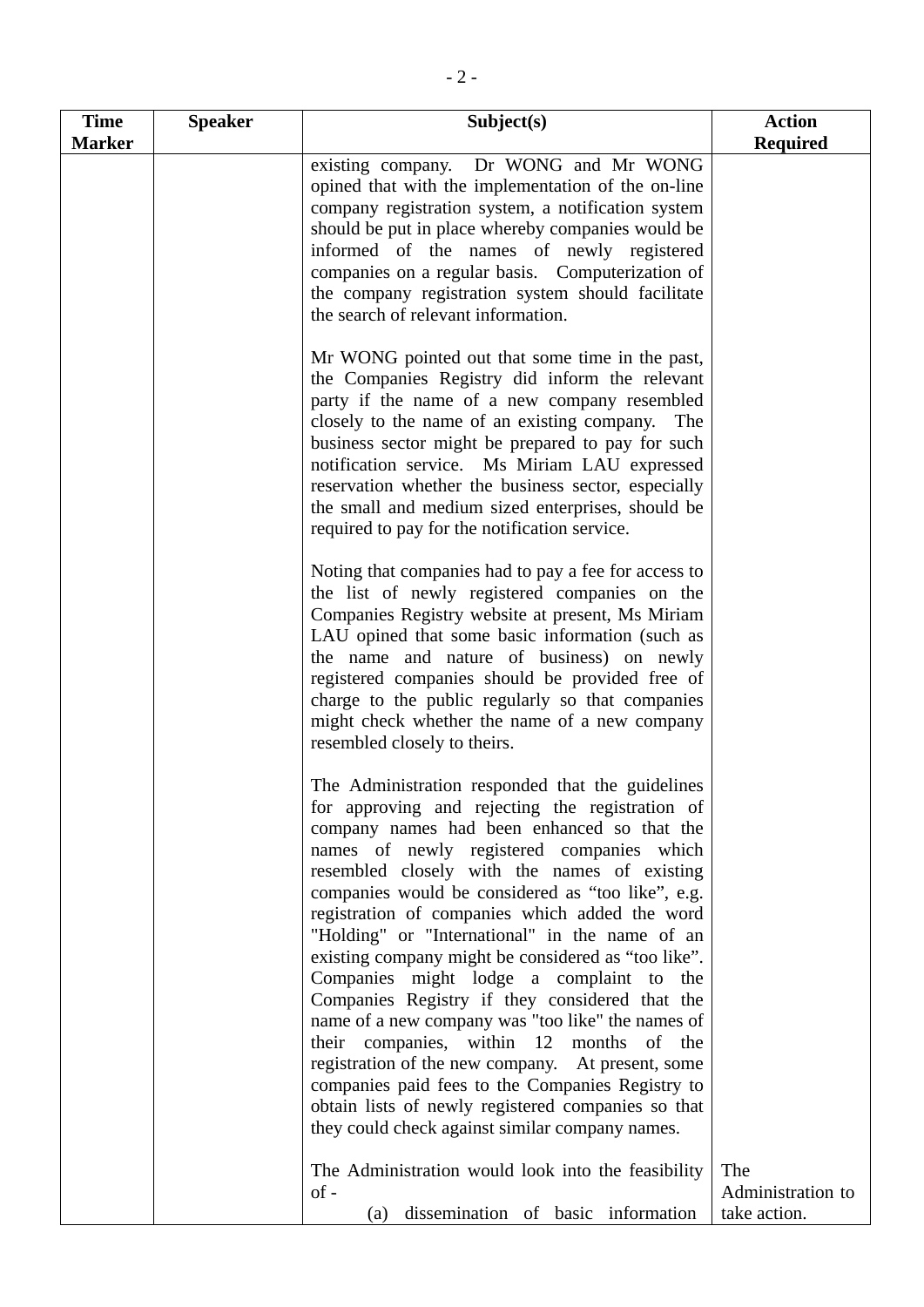| <b>Time</b>                           | <b>Speaker</b>                                                                      | Subject(s)                                                                                                                                                                                                                                                                                                                                                                                                                                                                                                                                                                                                                                                                                                                                                                                                                          | <b>Action</b>   |
|---------------------------------------|-------------------------------------------------------------------------------------|-------------------------------------------------------------------------------------------------------------------------------------------------------------------------------------------------------------------------------------------------------------------------------------------------------------------------------------------------------------------------------------------------------------------------------------------------------------------------------------------------------------------------------------------------------------------------------------------------------------------------------------------------------------------------------------------------------------------------------------------------------------------------------------------------------------------------------------|-----------------|
| <b>Marker</b>                         |                                                                                     |                                                                                                                                                                                                                                                                                                                                                                                                                                                                                                                                                                                                                                                                                                                                                                                                                                     | <b>Required</b> |
|                                       |                                                                                     | (such as the name) on newly registered<br>companies free of charge to the public<br>regularly; and<br>(b) providing a<br>notification<br>service<br>relating to the registration of new<br>companies and the related charging                                                                                                                                                                                                                                                                                                                                                                                                                                                                                                                                                                                                       |                 |
|                                       |                                                                                     | arrangements.<br>Administration added that the company<br>The<br>registration system had been revised years ago and<br>for the sake of efficiency, the Companies Registry<br>longer consulted the existing companies<br>no<br>regarding the registration of new companies. The<br>current legislative proposals did not propose<br>changes to the existing procedure for companies to<br>raise objection to the registration of the names of<br>new companies.                                                                                                                                                                                                                                                                                                                                                                      |                 |
|                                       | Clause-by-clause examination of the Bill                                            |                                                                                                                                                                                                                                                                                                                                                                                                                                                                                                                                                                                                                                                                                                                                                                                                                                     |                 |
| 004833<br>$\qquad \qquad -$<br>005504 | Chairman<br>Administration                                                          | Clause $8$ – Punishment of offences under this<br>Ordinance<br>Part 3                                                                                                                                                                                                                                                                                                                                                                                                                                                                                                                                                                                                                                                                                                                                                               |                 |
|                                       |                                                                                     | <b>Amendments Relating to Company Name</b><br>Clause $9$ – Restriction on registration of companies<br>by certain names<br>Members raised no question on clauses 8 and 9.                                                                                                                                                                                                                                                                                                                                                                                                                                                                                                                                                                                                                                                           |                 |
| 005505<br>012229                      | Administration<br>Mr Albert HO<br>Ms Miriam LAU<br>Ms Audrey EU<br>ALA <sub>2</sub> | Clause $10$ – Change of name<br>Mr Albert HO enquired, apart from applying to<br>court to set aside the Registrar of Companies'<br>direction for a company to change its name, whether<br>an administrative appeal channel was available for a<br>company to seek review of the Registrar of<br>Companies' direction. Mr HO opined that given<br>the cost and time involved in court hearings, an<br>administrative appeal system should be established<br>for companies seeking review of the Registrar of<br>Companies' direction to change a company's name.<br>The Administration advised that under section 22A<br>of the Companies Ordinance (CO) (Cap. 32), a<br>company might apply to the court to set aside the<br>Registrar of Companies' direction to change its<br>Currently no administrative appeal channel<br>name. |                 |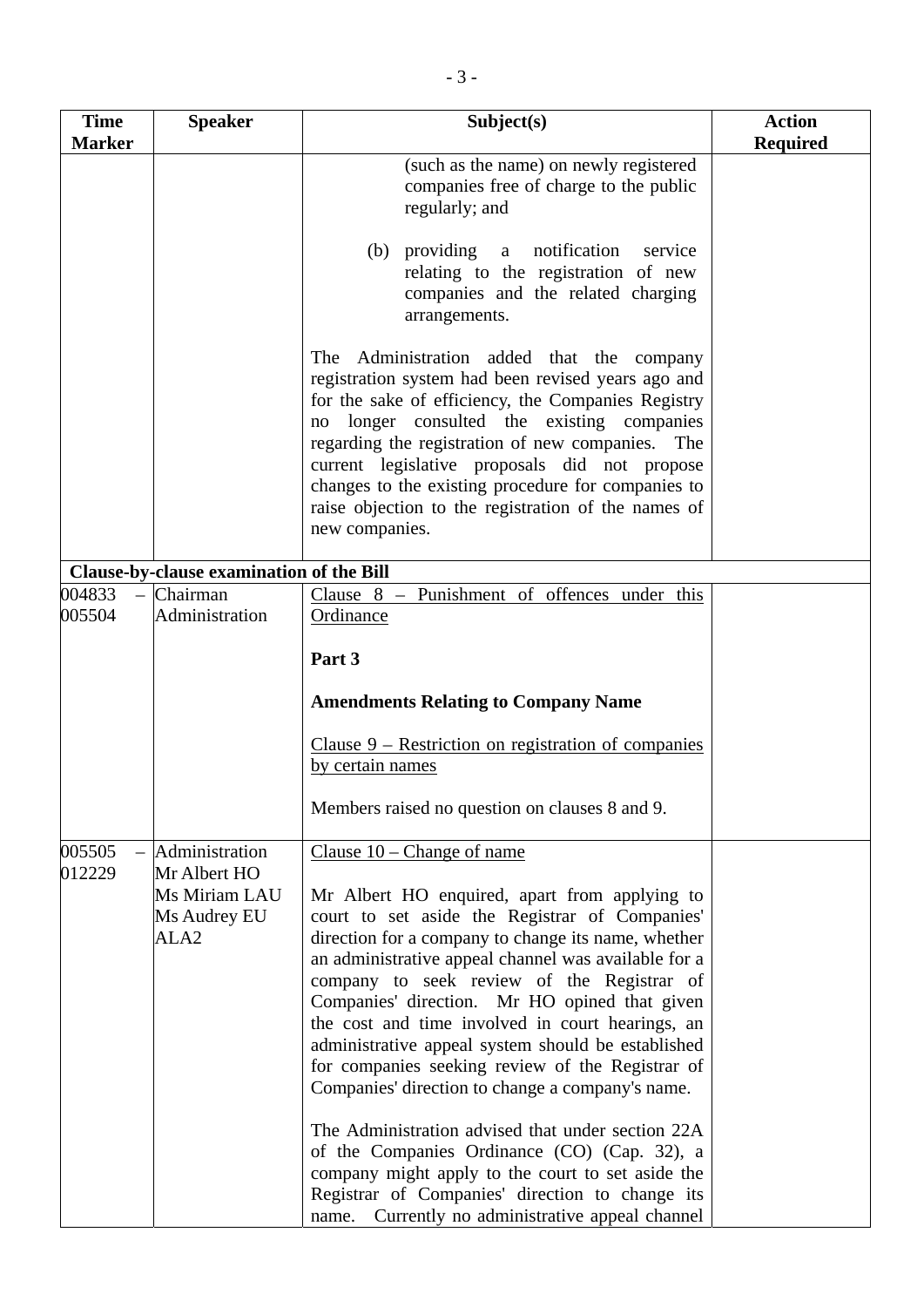| <b>Time</b>   | <b>Speaker</b> | Subject(s)                                                                                                                                                                                                                                                                                                                                                                                                                                                                                                                                                                                                                                                                                                                       | <b>Action</b>                            |
|---------------|----------------|----------------------------------------------------------------------------------------------------------------------------------------------------------------------------------------------------------------------------------------------------------------------------------------------------------------------------------------------------------------------------------------------------------------------------------------------------------------------------------------------------------------------------------------------------------------------------------------------------------------------------------------------------------------------------------------------------------------------------------|------------------------------------------|
| <b>Marker</b> |                |                                                                                                                                                                                                                                                                                                                                                                                                                                                                                                                                                                                                                                                                                                                                  | <b>Required</b>                          |
|               |                | was provided for review of the Registrar of<br>Companies' direction.                                                                                                                                                                                                                                                                                                                                                                                                                                                                                                                                                                                                                                                             |                                          |
|               |                | ALA2 pointed out that under section 22A of the<br>CO, a company might apply to the court to set aside<br>the Registrar of Companies' direction to change its<br>name on the ground that the name of the company<br>gave so misleading an indication of the nature of its<br>activities as to be likely to cause harm to the public.<br>The Administration proposed in the Bill that a<br>company might apply to the court to set aside the<br>Registrar of Companies' direction to change its<br>name in circumstances where, in the opinion of the<br>Chief Executive, the use of the name by the<br>company would constitute a criminal offence, or the<br>name was offensive or otherwise contrary to the<br>public interest. |                                          |
|               |                | For cases where the name of a new company was<br>the same as a company on the register of company<br>names, or the company name was likely to give the<br>impression that the company was connected with<br>the Central People's Government or the HKSAR<br>Government, or where special approval by Registrar<br>of Companies was required under section $20(2)(b)$<br>of the CO to use particular words, e.g. "trust", in the<br>company names, they were straightforward and the<br>Administration did not see the need to allow<br>companies to apply to the court to set aside the<br>Registrar of Companies' change-of-name direction<br>in such cases                                                                     |                                          |
|               |                | At the request of Mr Albert HO, the Administration<br>would consider the feasibility of providing for the<br>appeal cases under section 22A to be heard by the<br>Administrative Appeals Board instead of the court.                                                                                                                                                                                                                                                                                                                                                                                                                                                                                                             | The<br>Administration to<br>take action. |
|               |                | Ms Miriam LAU noted with concern that in<br>proposed section 22 (3A), the word "may" was used<br>for the Registrar of Companies to direct a company<br>to change its name. Ms LAU enquired why<br>discretion had to be given to the Registrar of<br>Companies when companies must not be registered<br>by certain names. Ms LAU also queried why, as<br>stipulated in the proposed section 22(3A), the<br>Registrar of Companies would need 3 months to<br>direct a company to change its name.                                                                                                                                                                                                                                  |                                          |
|               |                | The Administration explained that it was stated in<br>proposed section 20(2A) that the Registrar of                                                                                                                                                                                                                                                                                                                                                                                                                                                                                                                                                                                                                              |                                          |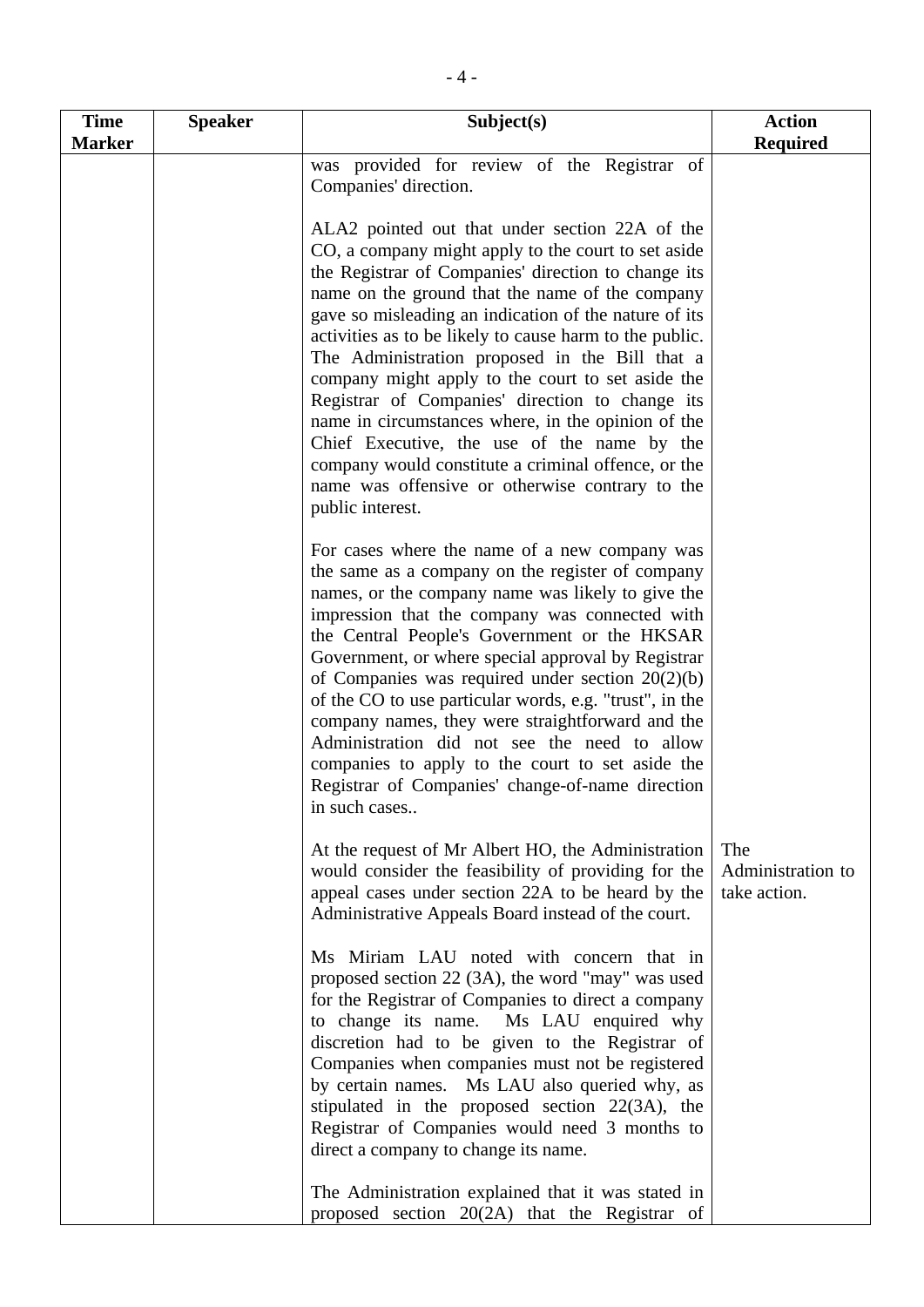| <b>Time</b><br><b>Marker</b> | <b>Speaker</b> | Subject(s)                                                                                                                                                                                                                                                                                                                                                                                                                                                                                                                                                                                                                                                                                                                                                                                                                                                              | <b>Action</b><br><b>Required</b>         |
|------------------------------|----------------|-------------------------------------------------------------------------------------------------------------------------------------------------------------------------------------------------------------------------------------------------------------------------------------------------------------------------------------------------------------------------------------------------------------------------------------------------------------------------------------------------------------------------------------------------------------------------------------------------------------------------------------------------------------------------------------------------------------------------------------------------------------------------------------------------------------------------------------------------------------------------|------------------------------------------|
|                              |                | Companies might give consent to registration of<br>certain company names. The use of the word<br>"may" in proposed section 22(3A) was to allow<br>flexibility for the Registrar of Companies to<br>exercise his discretion. The Administration further<br>explained that under the proposed section 22(3A),<br>the Registrar of Companies was allowed to direct a<br>company to change its name within 3 months after<br>its registration; it was not that the Registrar needed<br>3 months to consider whether a company name<br>should be approved/rejected.                                                                                                                                                                                                                                                                                                          |                                          |
|                              |                | Ms Audrey EU expressed concern about the<br>inconsistencies in the approval/rejection authority<br>and the use of the words "must" and "may" in<br>different sections of the CO. Ms EU pointed out<br>that while it was stated in section $20(1)$ that a<br>company shall not be registered by a certain name if<br>it was, "in the opinion of the Chief Executive", that<br>the use of the name constituted a criminal offence,<br>or the same was offensive or otherwise contrary to<br>the public interest, the proposed section $22(3A)$<br>stipulated that "if in the opinion of the Registrar" a<br>company name "must" not be registered, the<br>Registrar of Companies "may" direct a company to<br>change its name. Ms EU enquired whether the<br>opinion of the Chief Executive or that of the<br>Registrar of Companies should apply in the two<br>sections. |                                          |
|                              |                | Administration advised that under<br>The<br>an<br>administrative arrangement the Chief Executive had<br>delegated the authority for approval/rejection of the<br>registration of a company name under section 20 to<br>Registrar of Companies, although<br>the<br>such<br>delegation was not reflected in the provisions of the<br>CO. Legislative amendments would be proposed<br>during the CO re-write exercise to clarify the<br>relevant authority in the legislation.                                                                                                                                                                                                                                                                                                                                                                                             |                                          |
|                              |                | address<br>members'<br>To<br>about<br>concern<br>the<br>inconsistencies in the approval/rejection authorities<br>for registration of company names, and the use of<br>words such as "must" and "may" in various sections<br>of the CO, the Administration was requested to<br>review<br>the<br>provisions<br>rectifying<br>for<br>the<br>inconsistencies.                                                                                                                                                                                                                                                                                                                                                                                                                                                                                                               | The<br>Administration to<br>take action. |
|                              |                | ALA2 pointed out that "shall" was used in the<br>existing sections of the CO (e.g. sections 20, 22, 95,                                                                                                                                                                                                                                                                                                                                                                                                                                                                                                                                                                                                                                                                                                                                                                 |                                          |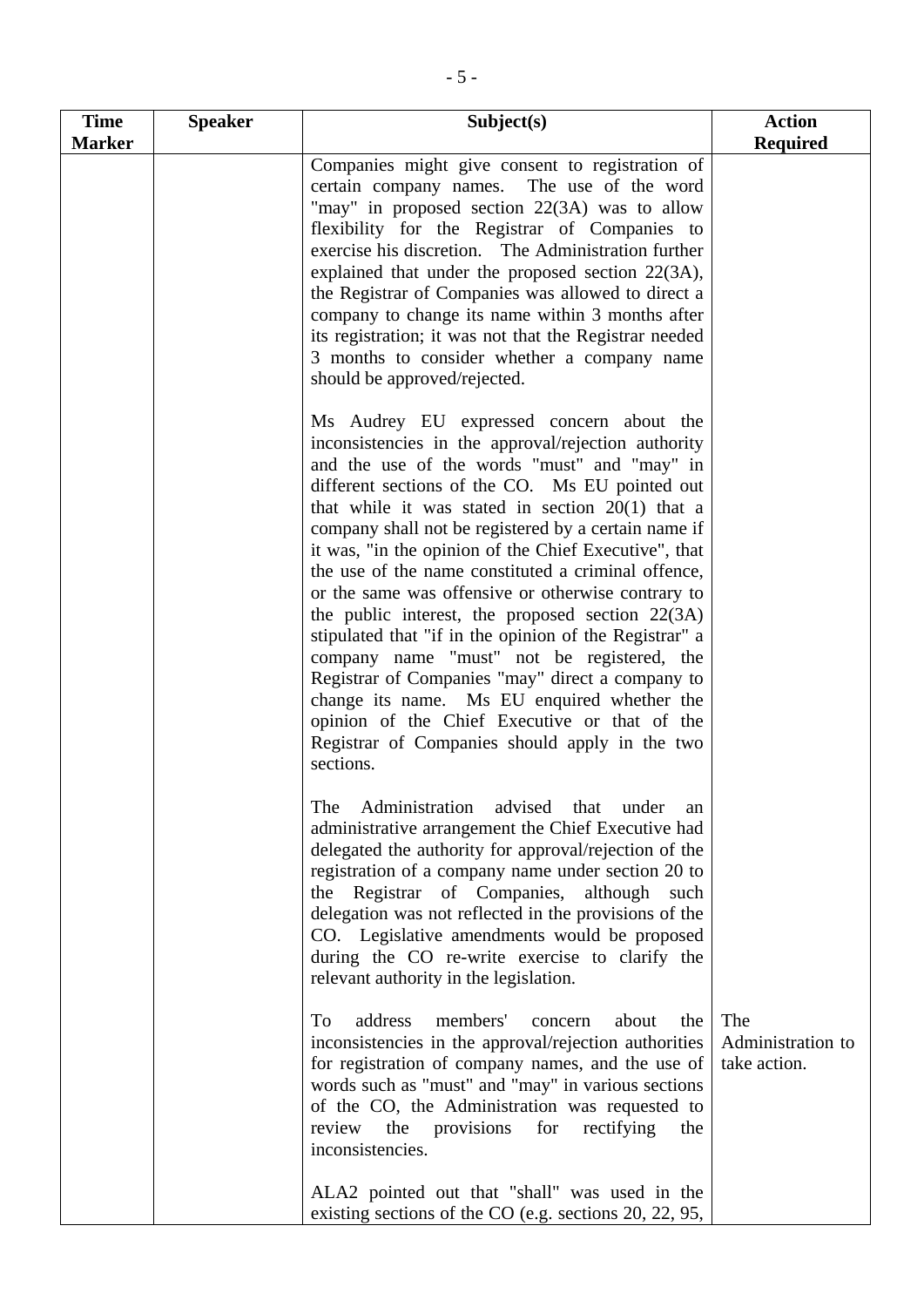| <b>Time</b>      | <b>Speaker</b>                                              | Subject(s)                                                                                                                                                                                                                                                                                                                                                                                                                                                                                                                                                                                                                                                                                                                                                                                                                                                                                                                                                                                             | <b>Action</b>                            |
|------------------|-------------------------------------------------------------|--------------------------------------------------------------------------------------------------------------------------------------------------------------------------------------------------------------------------------------------------------------------------------------------------------------------------------------------------------------------------------------------------------------------------------------------------------------------------------------------------------------------------------------------------------------------------------------------------------------------------------------------------------------------------------------------------------------------------------------------------------------------------------------------------------------------------------------------------------------------------------------------------------------------------------------------------------------------------------------------------------|------------------------------------------|
| <b>Marker</b>    |                                                             |                                                                                                                                                                                                                                                                                                                                                                                                                                                                                                                                                                                                                                                                                                                                                                                                                                                                                                                                                                                                        | <b>Required</b>                          |
|                  |                                                             | 109, 158 and 346) whereas "must" was used in the<br>new sections added by the Bill (e.g. the new<br>sections $20(2A)$ , $22(3A)$ , $95(1A)$ , $109(1C)$ ,<br>$158(4AB)$ and $(5B)$ , and $346(2A)$ ). The effect of<br>this was that there would be intermixing of the use<br>of "must" and "shall" in the same section of the<br>To achieve consistency within the<br>Ordinance.<br>same section of an ordinance, consideration should<br>be given to amending "shall" to "must" in the<br>relevant sections. In response to Ms Audrey EU's<br>enquiry, ALA2 said that similar amendments were<br>made to the Occupational Deafness (Compensation)<br>(Amendment) Bill 2009 to change the word "shall"<br>to "must" if the two words were used in the same<br>section.                                                                                                                                                                                                                                |                                          |
|                  |                                                             | The Administration responded that the drafting<br>practice now required that opportunity was to be<br>taken to use "must" instead of "shall" to impose an<br>obligation in line with ordinary speech in provisions<br>being inserted. The use of "must" to impose an<br>obligation in the CO in which "shall" had been used<br>for the same purpose would not lead to an<br>interpretation that "shall" had a different legal effect<br>from "must" or vice<br>The<br>versa.<br>new<br>sections/subsections were drafted in accordance<br>with the latest drafting practice. Amendments to<br>the CO would be made during the CO re-write<br>exercise in order to maintain consistency in the use<br>of words. In view of members' concern about the<br>concurrent use of "must" and "shall" in the same<br>sections of the CO, the Administration would<br>review the magnitude of the amendment work<br>involved and consider amending the relevant<br>sections in the current legislative exercise. | The<br>Administration to<br>take action. |
| 012230<br>012255 | Administration                                              | Clause $11$ – Power of Registrar to require company<br>to abandon misleading name<br>Members raised no question on clause 11.                                                                                                                                                                                                                                                                                                                                                                                                                                                                                                                                                                                                                                                                                                                                                                                                                                                                          |                                          |
| 012256<br>012759 | Chairman<br>Administration<br>Ms Miriam LAU<br>Ms Audrey EU | Clause 12 – Section 22AA added<br>22AA – Power of Registrar to replace company<br>name in case of failure to comply with direction<br>In response to Ms Miriam LAU's concern that a<br>company might continue to use its name despite the<br>Registrar of Companies' rejection of the proposed<br>company name, and replacement of the company                                                                                                                                                                                                                                                                                                                                                                                                                                                                                                                                                                                                                                                         |                                          |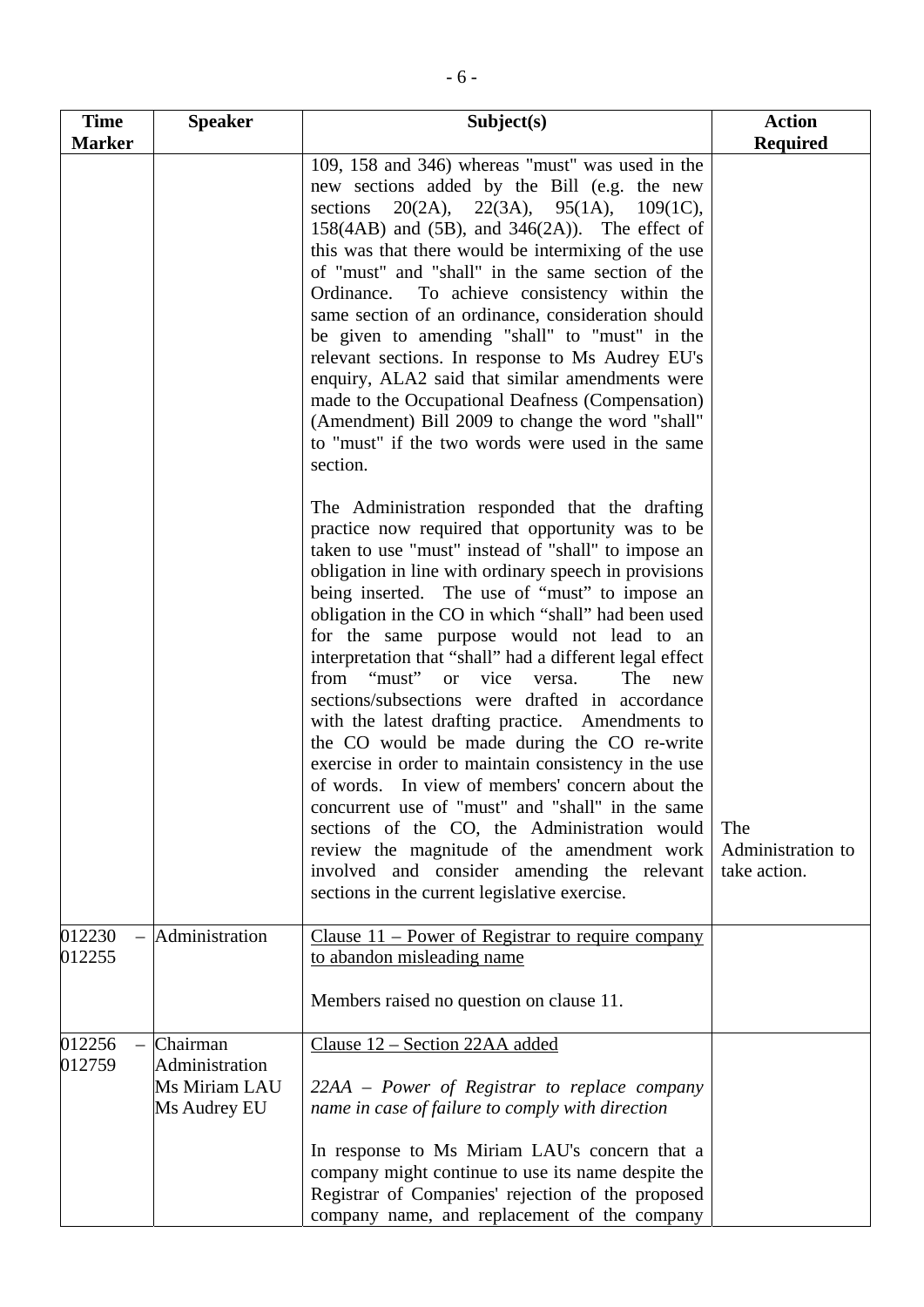| <b>Time</b>   | <b>Speaker</b> | Subject(s)                                                                                                                                                                                                                                                                                                                                                                                                                                                                                                                                                                                                                          | <b>Action</b>                            |
|---------------|----------------|-------------------------------------------------------------------------------------------------------------------------------------------------------------------------------------------------------------------------------------------------------------------------------------------------------------------------------------------------------------------------------------------------------------------------------------------------------------------------------------------------------------------------------------------------------------------------------------------------------------------------------------|------------------------------------------|
| <b>Marker</b> |                |                                                                                                                                                                                                                                                                                                                                                                                                                                                                                                                                                                                                                                     | <b>Required</b>                          |
|               |                | name with the registration number on the register of<br>company names, the Administration remarked that<br>if the company continued to use the rejected name<br>for its business, e.g. in advertisements or printing<br>the name on its stationery, the company would be<br>liable to criminal prosecution under section 93(4) of<br>To address members' concern, the<br>the CO.<br>Administration would consider adding a provision<br>in section 22AA stipulating the prohibition of the<br>continued use of the rejected company name and the<br>criminal liabilities for breaching of the Registrar of<br>Companies' direction. | The<br>Administration to<br>take action. |
|               |                | Clause $13$ – Punishment of offences under this<br>Ordinance                                                                                                                                                                                                                                                                                                                                                                                                                                                                                                                                                                        |                                          |
|               |                | Members raised no question on clause 13.                                                                                                                                                                                                                                                                                                                                                                                                                                                                                                                                                                                            |                                          |
| 012800        | Administration | Part 4                                                                                                                                                                                                                                                                                                                                                                                                                                                                                                                                                                                                                              |                                          |
| 012950        |                | <b>Amendments Relating to Statutory Derivative</b><br><b>Actions</b>                                                                                                                                                                                                                                                                                                                                                                                                                                                                                                                                                                |                                          |
|               |                | Clause $14$ – Definition                                                                                                                                                                                                                                                                                                                                                                                                                                                                                                                                                                                                            |                                          |
|               |                | Clause $15$ – Members may bring or intervene in<br>proceedings                                                                                                                                                                                                                                                                                                                                                                                                                                                                                                                                                                      |                                          |
|               |                | Clause 16 – Service of written notice                                                                                                                                                                                                                                                                                                                                                                                                                                                                                                                                                                                               |                                          |
|               |                | Clause $17$ – Court's power to strike out proceedings<br>brought or intervention in proceedings by members<br>under common law                                                                                                                                                                                                                                                                                                                                                                                                                                                                                                      |                                          |
|               |                | Clause $18$ – Effect of approval or ratification                                                                                                                                                                                                                                                                                                                                                                                                                                                                                                                                                                                    |                                          |
|               |                | Clause $19$ – General powers of court                                                                                                                                                                                                                                                                                                                                                                                                                                                                                                                                                                                               |                                          |
|               |                | Clause $20$ – Discontinuance or settlement                                                                                                                                                                                                                                                                                                                                                                                                                                                                                                                                                                                          |                                          |
|               |                | Members raised no question on clauses 14 to 20.                                                                                                                                                                                                                                                                                                                                                                                                                                                                                                                                                                                     |                                          |
| 012951        | Administration | Part 5                                                                                                                                                                                                                                                                                                                                                                                                                                                                                                                                                                                                                              |                                          |
| 013505        | Chairman       | <b>Amendments</b><br><b>Electronic</b><br><b>Relating</b><br>to<br><b>Communications with Registrar of Companies</b>                                                                                                                                                                                                                                                                                                                                                                                                                                                                                                                |                                          |
|               |                | Clause $21$ – Interpretation                                                                                                                                                                                                                                                                                                                                                                                                                                                                                                                                                                                                        |                                          |
|               |                | Members raised no question on clause 21.                                                                                                                                                                                                                                                                                                                                                                                                                                                                                                                                                                                            |                                          |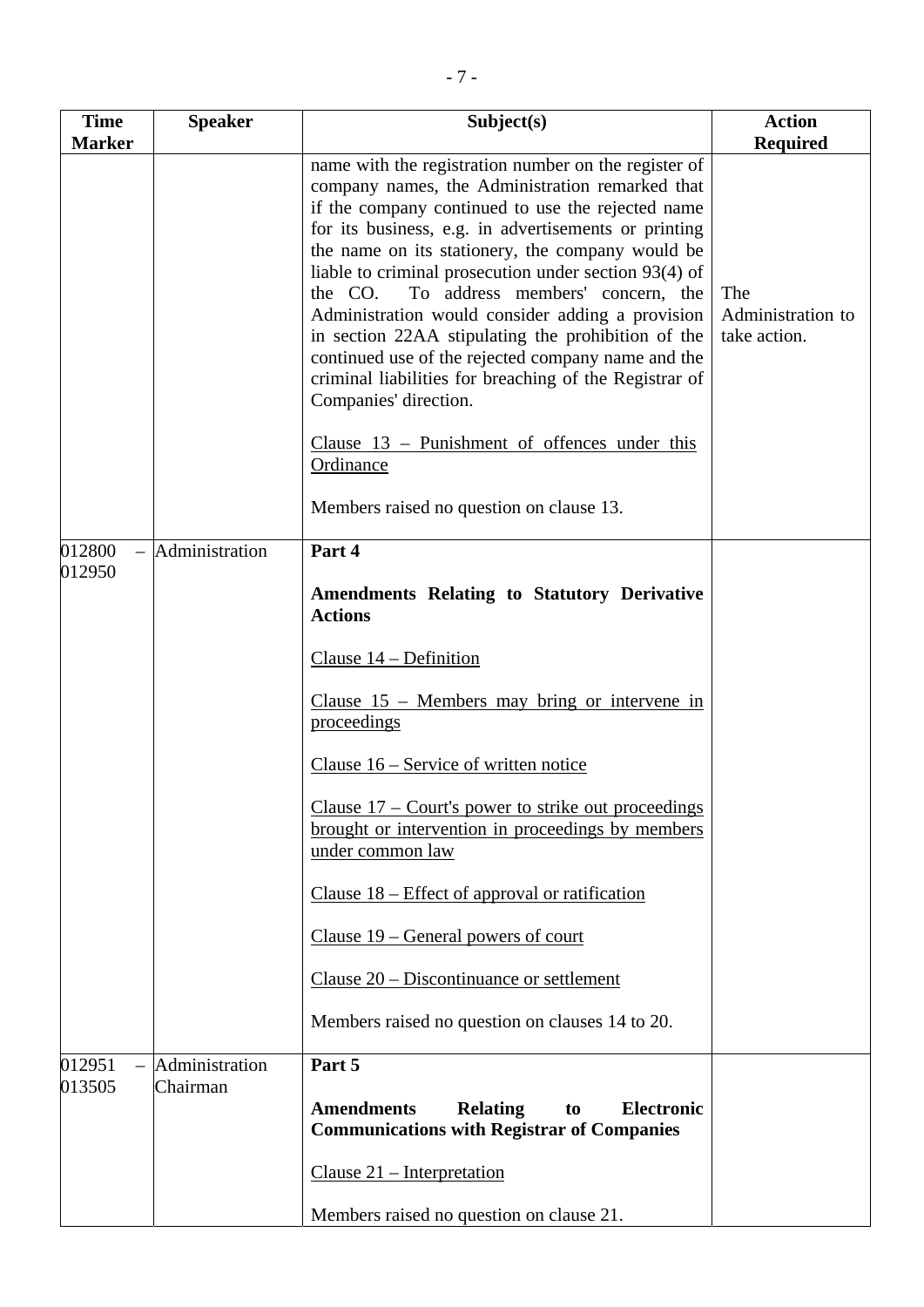| <b>Time</b>      | <b>Speaker</b>                                                                 | Subject(s)                                                                                                                                                                                                                                                                                                                                                                                                                                                                                                                                                                                                                                                                                                                                                                                                                                                                                                                                                                                                                                                        | <b>Action</b>                            |
|------------------|--------------------------------------------------------------------------------|-------------------------------------------------------------------------------------------------------------------------------------------------------------------------------------------------------------------------------------------------------------------------------------------------------------------------------------------------------------------------------------------------------------------------------------------------------------------------------------------------------------------------------------------------------------------------------------------------------------------------------------------------------------------------------------------------------------------------------------------------------------------------------------------------------------------------------------------------------------------------------------------------------------------------------------------------------------------------------------------------------------------------------------------------------------------|------------------------------------------|
| <b>Marker</b>    |                                                                                |                                                                                                                                                                                                                                                                                                                                                                                                                                                                                                                                                                                                                                                                                                                                                                                                                                                                                                                                                                                                                                                                   | <b>Required</b>                          |
|                  |                                                                                | Clause $22$ – General provisions as to annual returns<br>In response to the Chairman's enquiry as to the<br>verification of the authenticity of the signature for<br>submissions of a registered company,<br>the<br>Administration advised that on receipt of a<br>company's submission, the Companies Registry<br>would automatically send an e-mail message to the<br>company's designated email address(es) alerting<br>them of the company's submission(s).                                                                                                                                                                                                                                                                                                                                                                                                                                                                                                                                                                                                   |                                          |
| 013506<br>014436 | Administration<br>Chairman<br>Ms Miriam LAU<br>Mr<br><b>WONG</b><br>Ting-kwong | Clause 23 – Register of directors and secretaries<br>Members raised no question on clause 23.<br><u>Clause <math>24</math> – Documents delivered to Registrar to</u><br>conform to certain requirements<br>Ms Miriam LAU enquired about the rationale of the<br>Companies Registry asking a person through e-mail<br>to check the documents stored in the Companies<br>Registry's computer system, instead of directly<br>sending the documents to the e-mail address of the<br>person concerned.<br>Mr WONG Ting-kwong<br>echoed Ms LAU's concern.<br>The Administration responded that the electronic<br>communication system of ICRIS was still under<br>development.<br>The proposed arrangement in<br>proposed section $346(2A)(b)(ii)$ was mainly for the<br>purpose of enhancing the security of document<br>delivery as the person concerned had to use his<br>personal password to access the documents stored in<br>the Companies Registry's computer system.<br>The<br>Administration agreed to confirm the rationale for<br>the proposed arrangement. | The<br>Administration to<br>take action. |
| 014437<br>015336 | Administration<br>Chairman<br>Ms Miriam LAU<br>Mr<br><b>WONG</b><br>Ting-kwong | Clause 25 – Sections 346A and 346B added<br>$346A - Doc$ uments delivered to Registrar in form of<br>electronic record<br>346B – Signature of documents delivered to<br>Registrar in form of electronic record<br>Clause $26$ – Power of Registrar to refuse to register<br>certain documents<br>Members raised no question on clauses 25 and 26.                                                                                                                                                                                                                                                                                                                                                                                                                                                                                                                                                                                                                                                                                                                 |                                          |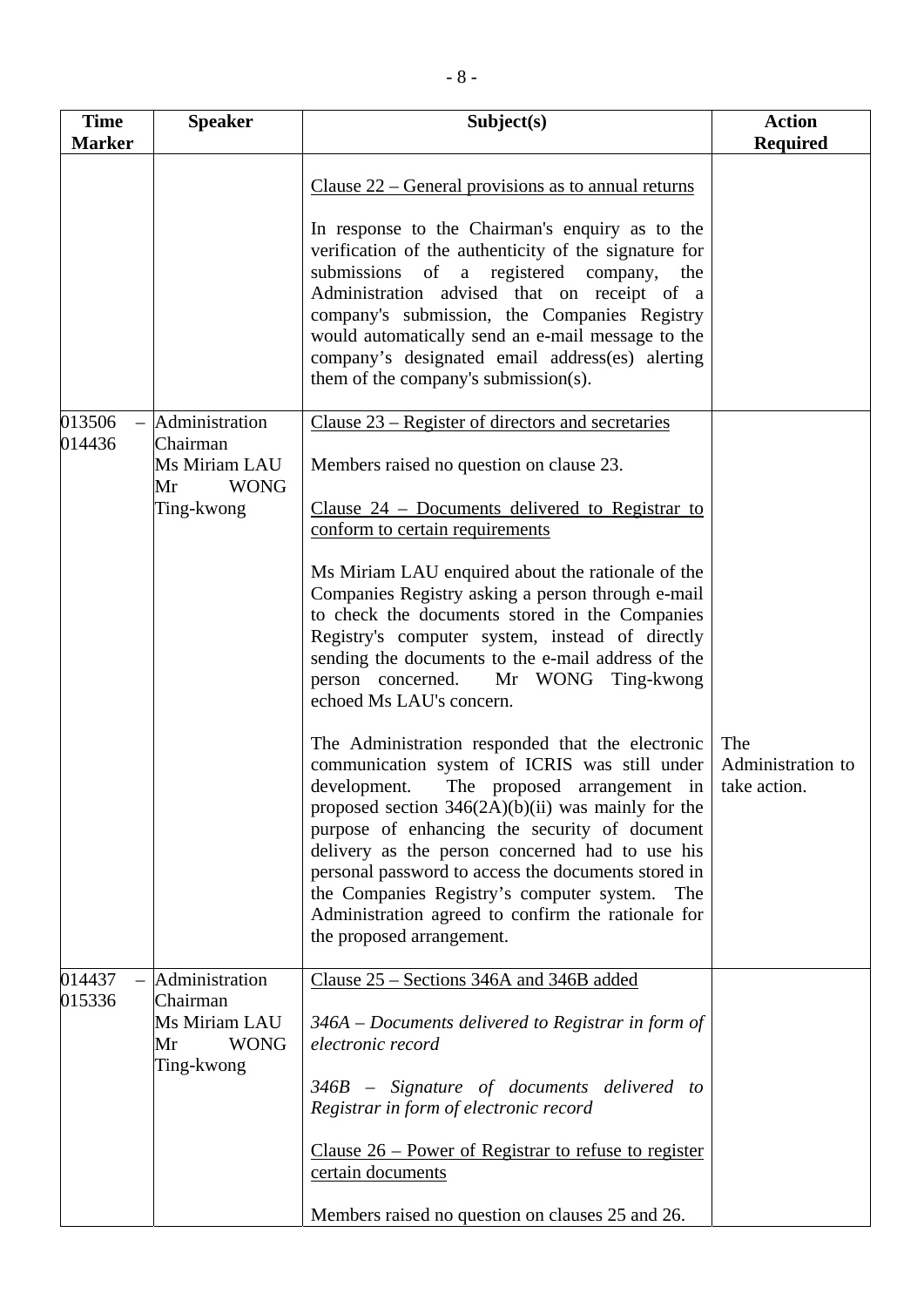| <b>Time</b><br><b>Marker</b> | <b>Speaker</b>                  | Subject(s)                                                                                                                                                                                                                                                                                                                                                                                                                                                                                               | <b>Action</b><br><b>Required</b>         |
|------------------------------|---------------------------------|----------------------------------------------------------------------------------------------------------------------------------------------------------------------------------------------------------------------------------------------------------------------------------------------------------------------------------------------------------------------------------------------------------------------------------------------------------------------------------------------------------|------------------------------------------|
|                              |                                 | Clause 27 – Section 348BA added<br>348BA – Registrar may issue certificates in any<br>manner<br>Ms Miriam LAU expressed concern that since no<br>time limit was specified, the Companies Registry<br>might be obliged to store the certificates of<br>incorporation in its computer system indefinitely.<br>The Administration was requested to review the<br>provision and consider the need of setting a time<br>limit for storage of the certificates in the Companies<br>Registry's computer system. | The<br>Administration to<br>take action. |
| 015337<br>020132             | Administration<br>Ms Miriam LAU | Part 6<br>Amendments Relating to Communications by<br>Company to Another Person (other than<br><b>Registrar of Companies)</b>                                                                                                                                                                                                                                                                                                                                                                            |                                          |
|                              |                                 | Division 1 — Companies Ordinance                                                                                                                                                                                                                                                                                                                                                                                                                                                                         |                                          |
|                              |                                 | Clause $28$ – Right to receive copies of balance<br>sheets and directors' and auditors' reports                                                                                                                                                                                                                                                                                                                                                                                                          |                                          |
|                              |                                 | $Clause 29 - Subleading repeated$                                                                                                                                                                                                                                                                                                                                                                                                                                                                        |                                          |
|                              |                                 | Clause 30 - Circumstances in which listed<br>companies may comply with section 129G by use of<br>computer network                                                                                                                                                                                                                                                                                                                                                                                        |                                          |
|                              |                                 | Clause 31 – Part IVAAA added                                                                                                                                                                                                                                                                                                                                                                                                                                                                             |                                          |
|                              |                                 | <b>Part IVAAA</b>                                                                                                                                                                                                                                                                                                                                                                                                                                                                                        |                                          |
|                              |                                 | <b>Communications by Company to Another Person</b><br>(other than Registrar)                                                                                                                                                                                                                                                                                                                                                                                                                             |                                          |
|                              |                                 | 168BAA - Interpretation                                                                                                                                                                                                                                                                                                                                                                                                                                                                                  |                                          |
|                              |                                 | 168BAB – Minimum period specified for purposes<br>of sections $168BAG(4)$ and $168BAH(6)$                                                                                                                                                                                                                                                                                                                                                                                                                |                                          |
|                              |                                 | $168BAC$ – Period specified for purposes of sections<br>$168BAG(7)(a)$ and $168BAH(10)(b)$                                                                                                                                                                                                                                                                                                                                                                                                               |                                          |
|                              |                                 | $168BAD$ – Time specified for purposes of sections<br>$168BAF(5)(a)$ and $168BAG(7)(b)$                                                                                                                                                                                                                                                                                                                                                                                                                  |                                          |